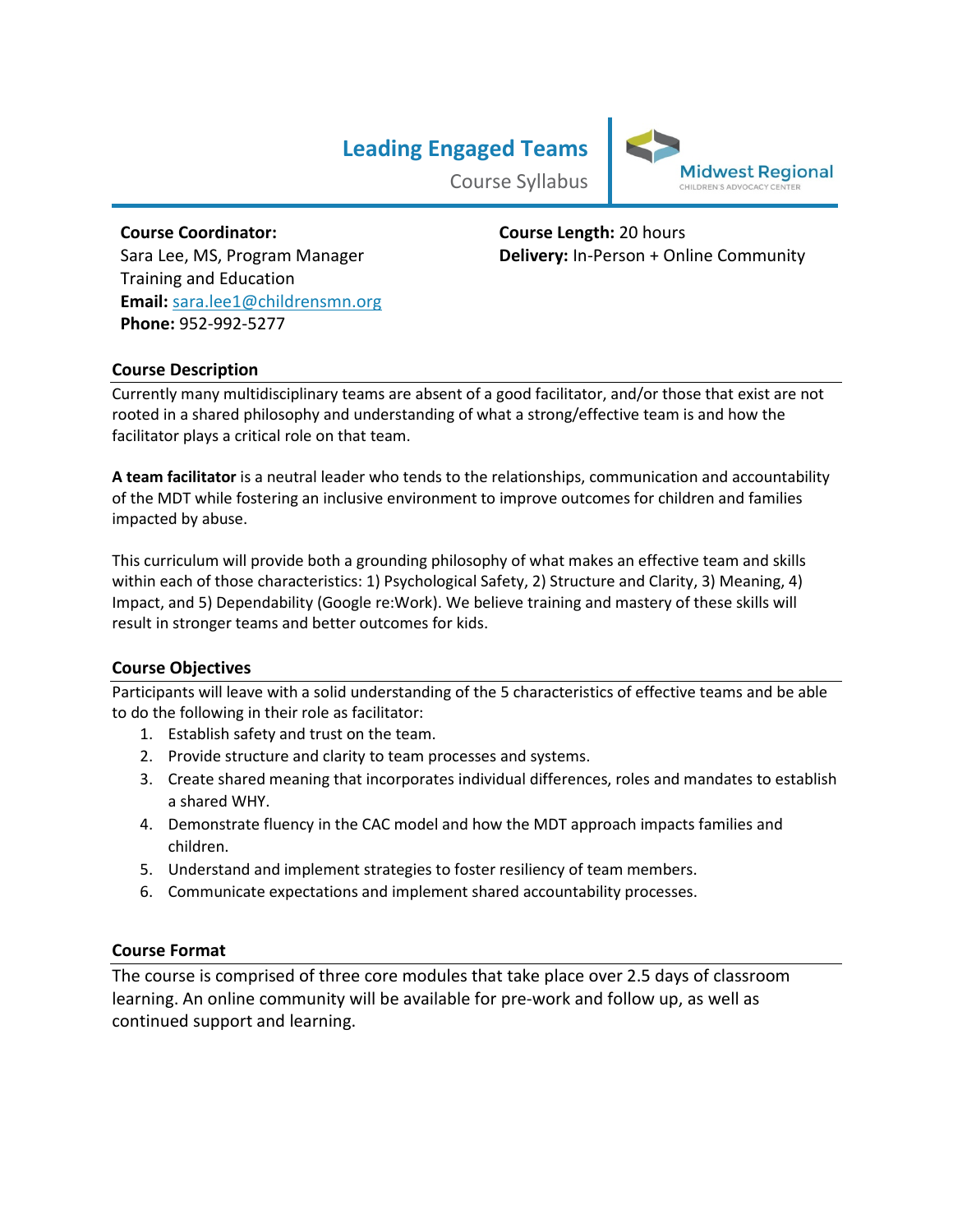Any students with disabilities or other special needs who need special accommodations in this course are invited to share these concerns or requests with the course coordinator. Please contact Midwest Regional CAC at [sara.lee1@childrensmn.org](mailto:sara.lee1@childrensmn.org) as soon as possible after registering for the course.

## **Faculty Disclosure Announcement**

It is our intent that any potential conflict should be identified openly so that the listeners may form their own judgments about the presentation with the full disclosure of the facts. It is not assumed any potential conflicts will have an adverse impact on these presentations. It remains for the audience to determine whether the speaker's outside interest may reflect a possible bias, either the exposition or the conclusions presented.

Planning committee members and presenter(s) have disclosed they have no significant financial relationship with a commercial interest and have disclosed that **no conflict of interest** exists with the presentation/educational event.

|                                                      | Lesson | <b>Title</b>                                                        | <b>Learning Topics</b>                                                                                               | Length                |
|------------------------------------------------------|--------|---------------------------------------------------------------------|----------------------------------------------------------------------------------------------------------------------|-----------------------|
| Foundations<br>$\blacktriangleleft$<br><b>MODULE</b> | 1.1    | <b>Role of the Team Facilitator</b>                                 | Roles, responsibilities and<br>purpose of the Team Facilitator<br>position                                           | 30 minutes            |
|                                                      | 1.2    | <b>Strengths Finders</b>                                            | StrengthsFinder results and<br>overview<br>Identify strengths and talents<br>and how to use them in role             | 1 hour<br>30 minutes  |
|                                                      | 1.3    | <b>Google Team Model &amp;</b><br><b>Assessing Your Team</b>        | Google Team Model and 5<br>Characteristics<br>Strategies, symptoms and<br>activities for building effective<br>teams | 1 hour<br>15 minutes  |
|                                                      | 1.4    | <b>Building Trust &amp; Creating</b><br><b>Psychological Safety</b> | Overview of Psychological Safety<br>Behaviors and strategies to<br>$\bullet$<br>increase psychological safety        | 2 hours<br>45 minutes |

# **Lesson Overview**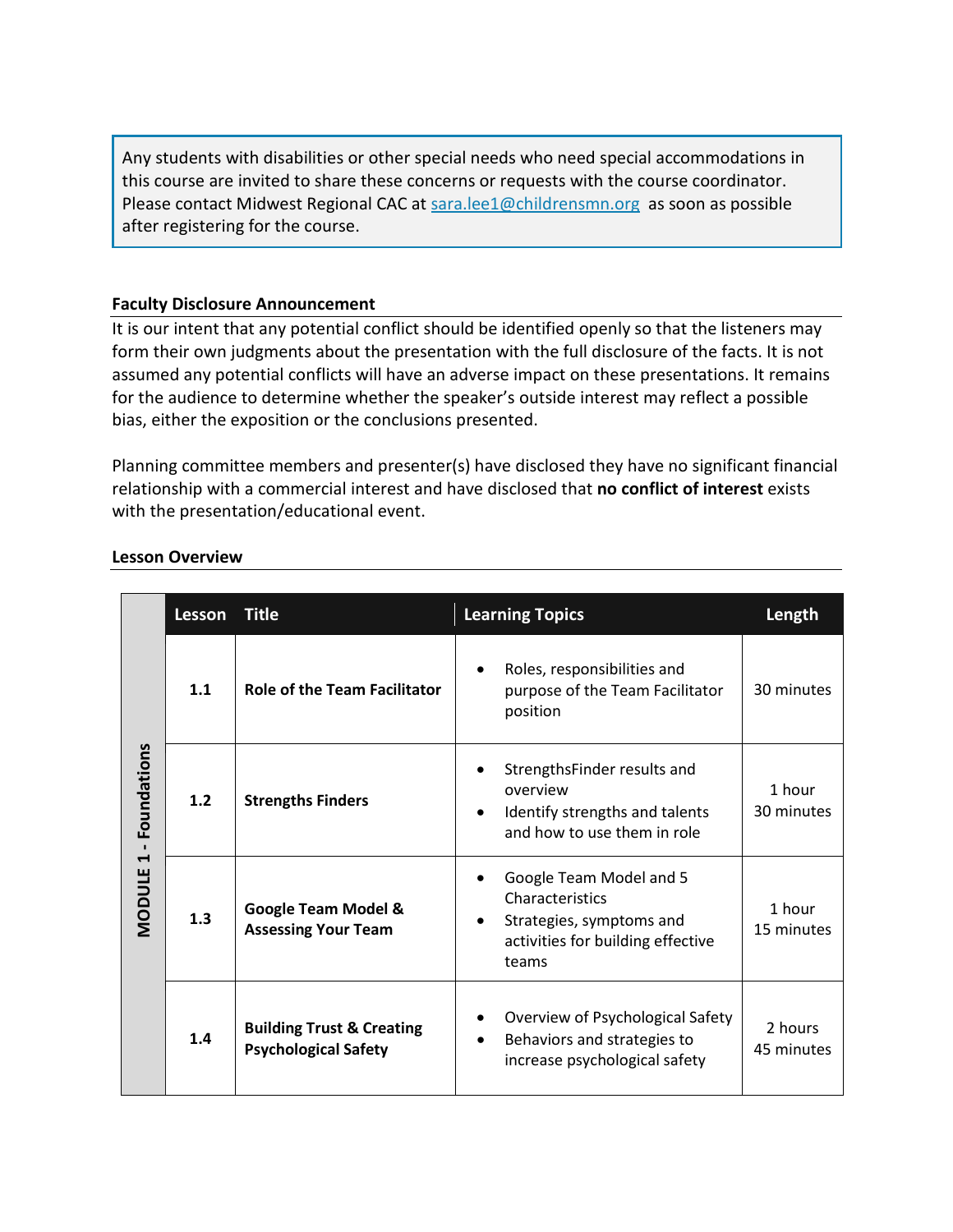|                             | <b>Lesson</b> | <b>Title</b>                                         | <b>Learning Topics</b>                                                                                                                                                             | Length               |
|-----------------------------|---------------|------------------------------------------------------|------------------------------------------------------------------------------------------------------------------------------------------------------------------------------------|----------------------|
| MODULE 2 - Skill Building   | 2.1           | <b>Creating Structures &amp;</b><br><b>Processes</b> | Effective structures for case<br>review, on-boarding new team<br>members, follow up and action<br>planning with the team (i.e.<br>agenda creation, case tracking)                  | 1 hour               |
|                             | 2.2           | <b>Facilitating Open Dialogue</b>                    | Overview of role of bias in<br>decision making<br>3 strategies to challenge<br>٠<br>personal bias<br>Intervention strategies to use<br>$\bullet$<br>during difficult conversations | 2 hours<br>30 min    |
|                             | 2.3           | <b>Giving &amp; Receiving</b><br><b>Feedback</b>     | Framework for giving effective<br>recognition and constructive<br>feedback                                                                                                         | 1 hour               |
|                             |               |                                                      |                                                                                                                                                                                    |                      |
|                             | <b>Lesson</b> | <b>Title</b>                                         | <b>Learning Topics</b>                                                                                                                                                             | Length               |
|                             | 3.1           | <b>Common Challenges &amp;</b><br><b>Solutions</b>   | Group problem solving of<br>current challenges and<br>identification of solutions                                                                                                  | 1 hour               |
| Resilience<br>MODULE 3-Team | 3.2           | <b>Building Team Resilience</b>                      | <b>Overview of Resiliency</b><br>Strategies for resilience as an<br>individual and as a team                                                                                       | 1 hour 30<br>minutes |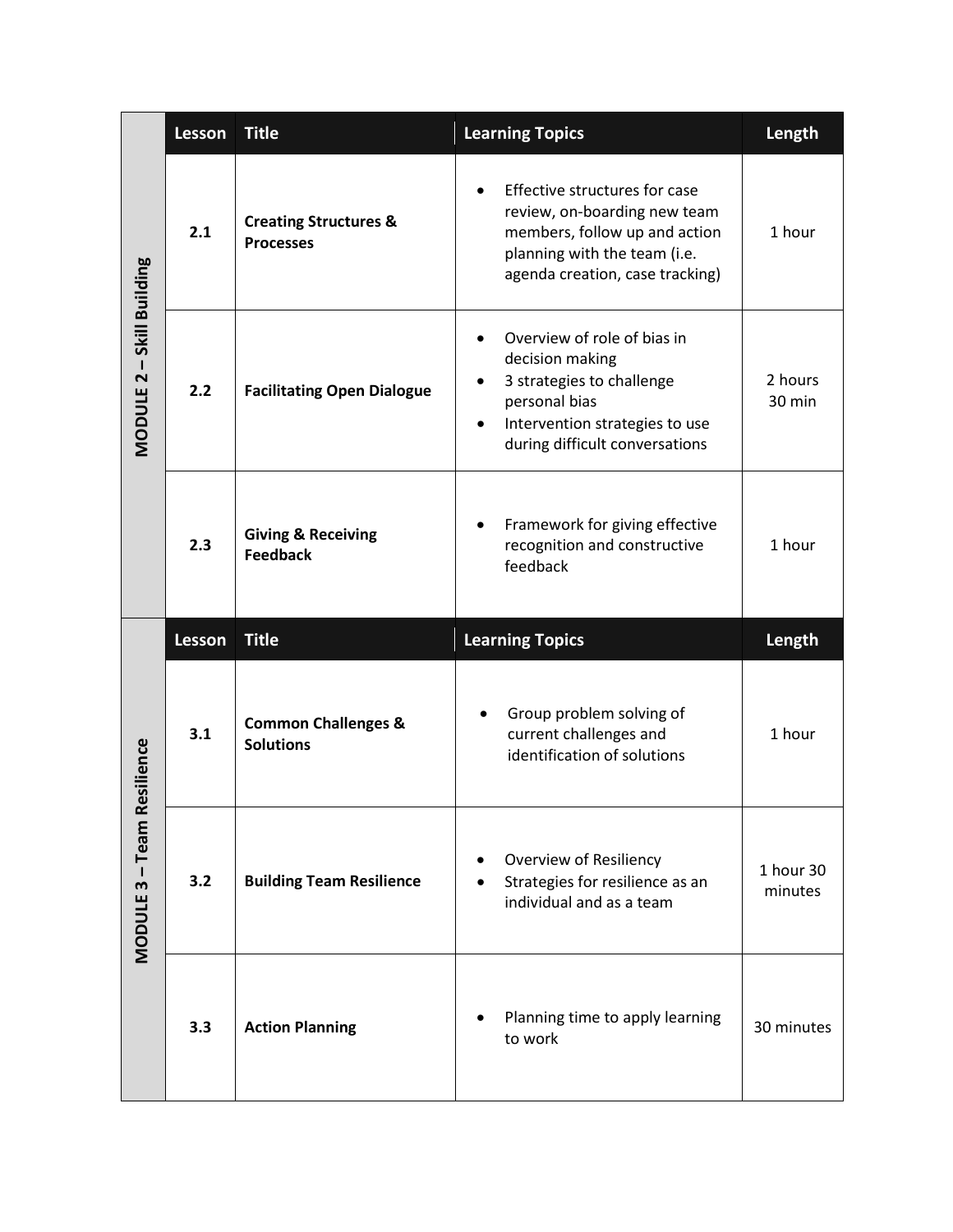#### **Disclaimer Statements**

Points of view or opinions expressed in this course are those of the subject matter experts who created the curriculum and do not necessarily represent the official position or policies of OJJDP or the U.S. Department of Justice.

#### **Acknowledgments**

This curriculum was co-created by the following individuals and their organizations. We are grateful for the opportunity to gather our collective wisdom to support team facilitators in their role.

Marcia Milliken Executive Director Minnesota Children's Alliance

Ivy Svoboda Executive Director Nebraska Alliance of Child Advocacy Centers

Rico Rice President Rice Education Consulting, LLC

Lesli Rice Lead Strategist Rice Education Consulting, LLC

India Harris Jones Consultant Rice Education Consulting, LLC

Jan M. Lutz Executive Director Indiana Chapter of National Children's Alliance

Mike Burns Statewide MDT Coordinator Children's Advocacy Centers of Illinois

Olga Mathis Program Director Children's Advocacy Centers of Michigan

Janet Polach President In the Lead, Inc.